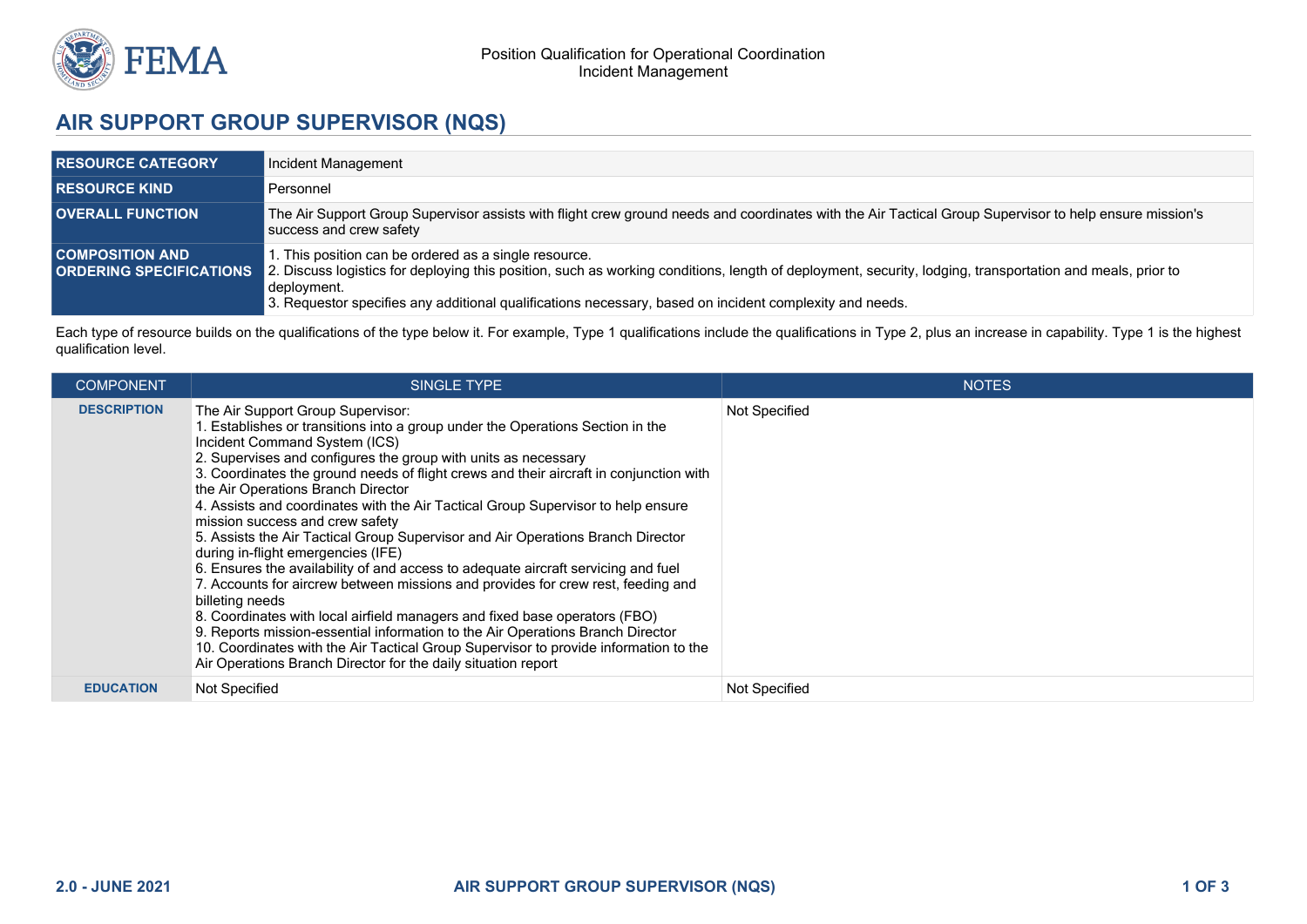

| <b>COMPONENT</b>                                                                            | <b>SINGLE TYPE</b>                                                                                                                                                                                                                                                                                                                                                                                                                                                                                                                                                                                                                                                                                                          | <b>NOTES</b>                                                                                                                                                                                                                                               |
|---------------------------------------------------------------------------------------------|-----------------------------------------------------------------------------------------------------------------------------------------------------------------------------------------------------------------------------------------------------------------------------------------------------------------------------------------------------------------------------------------------------------------------------------------------------------------------------------------------------------------------------------------------------------------------------------------------------------------------------------------------------------------------------------------------------------------------------|------------------------------------------------------------------------------------------------------------------------------------------------------------------------------------------------------------------------------------------------------------|
| <b>TRAINING</b>                                                                             | Completion of the following:<br>1. IS-100: Introduction to the Incident Command System, ICS-100<br>2. IS-200: Basic Incident Command System for Initial Response, ICS-200<br>3. ICS-300: Intermediate Incident Command System for Expanding Incidents<br>4. ICS-400: Advanced Incident Command System for Command and General Staff -<br>Complex Incidents<br>5. IS-700: National Incident Management System, An Introduction<br>6. IS-800: National Response Framework, An Introduction<br>7. E/G/L 0191: Emergency Operations Center/Incident Command System Interface<br>8. Authority Having Jurisdiction (AHJ)-approved Air Support Group Supervisor<br>course<br>9. AHJ-approved Introduction to Air Operations course | The National Incident Management System (NIMS) Training Program defines a<br>national baseline to guide and promote NIMS training. It provides recommendations<br>to assist AHJs in developing their own training plans, tailored to their specific needs. |
| <b>EXPERIENCE</b>                                                                           | 1. Successful completion of the National Qualification System (NQS) Position Task<br>Book (PTB) for the NIMS Air Support Group Supervisor, or equivalent AHJ<br>documentation<br>2. Experience in an air operations position                                                                                                                                                                                                                                                                                                                                                                                                                                                                                                | Military rating (current or former) as a pilot or navigator may fulfill air operations<br>experience requirement.                                                                                                                                          |
| <b>PHYSICAL/MEDICAL</b><br><b>FITNESS</b>                                                   | Light                                                                                                                                                                                                                                                                                                                                                                                                                                                                                                                                                                                                                                                                                                                       | The NIMS Guideline for the NQS defines Physical/Medical Fitness levels for NQS<br>positions.                                                                                                                                                               |
| <b>CURRENCY</b>                                                                             | Functions in this position or a higher position during a qualifying incident, planned<br>event, exercise, drill or simulation at least once every three years                                                                                                                                                                                                                                                                                                                                                                                                                                                                                                                                                               | 1. Military experience may fulfill this currency requirement.<br>2. A higher position is one for which this position is a prerequisite within the<br>Operations Section.                                                                                   |
| <b>PROFESSIONAL AND</b><br><b>TECHNICAL</b><br><b>LICENSES AND</b><br><b>CERTIFICATIONS</b> | Not Specified                                                                                                                                                                                                                                                                                                                                                                                                                                                                                                                                                                                                                                                                                                               | Not Specified                                                                                                                                                                                                                                              |